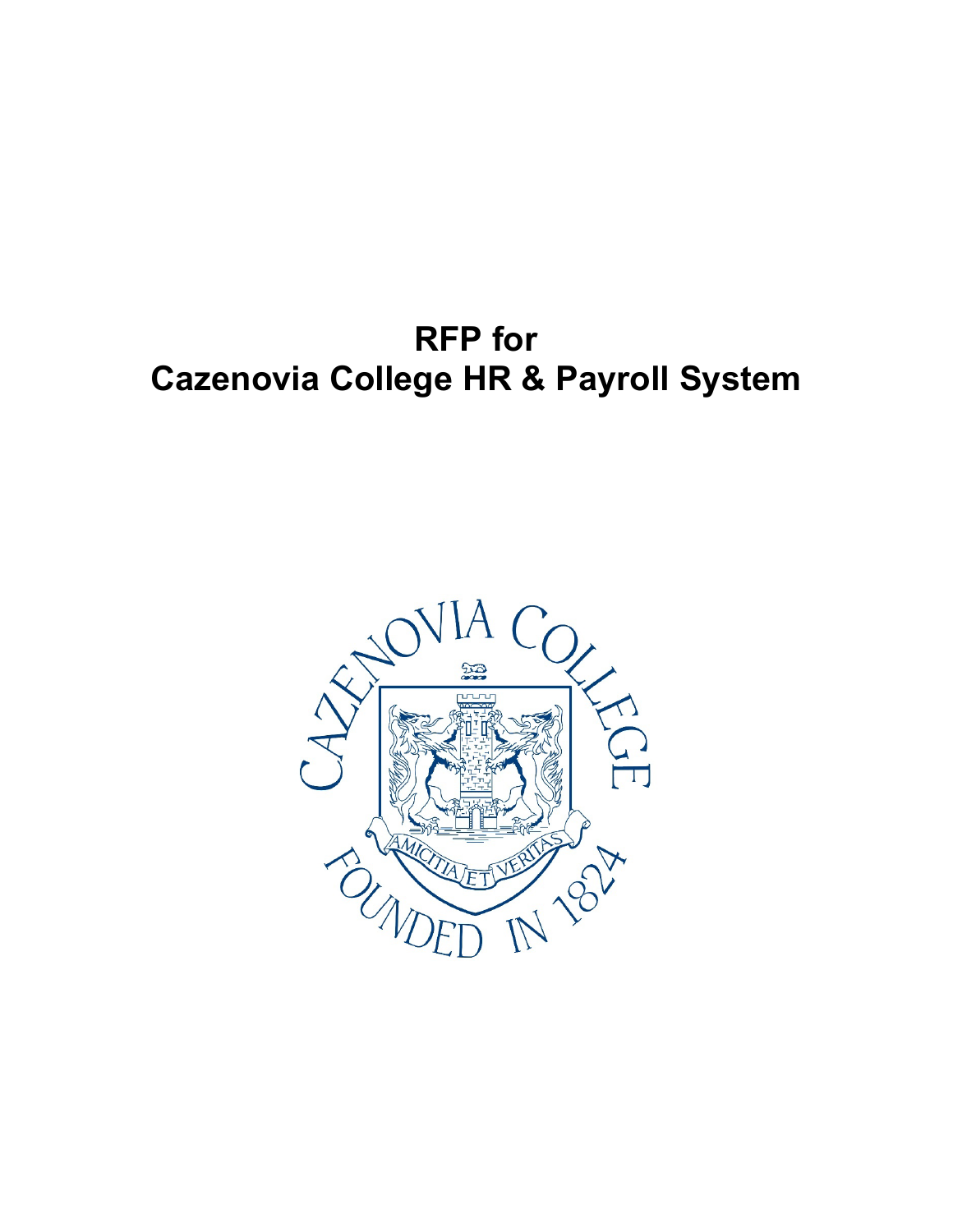## **Table of Contents**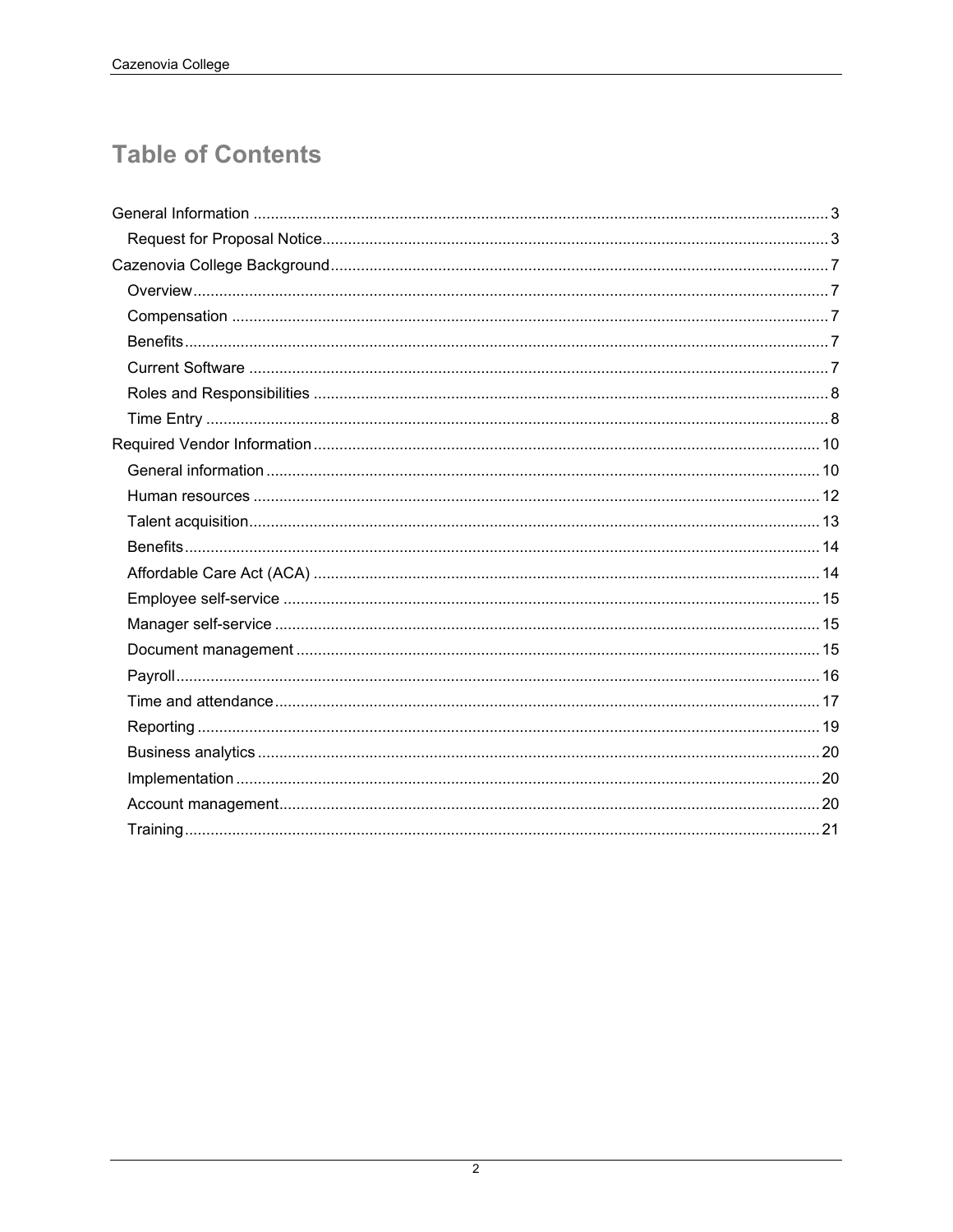## **General Information**

## *Request for Proposal Notice*

Notice is hereby given that the Cazenovia College will accept proposals for Payroll/HRIS services from qualified vendors. Proposals are due April 4 2022.

All questions and requests for clarification should be submitted by email to Genevieve Phillips [\(gmphillips@cazenovia.edu\)](mailto:gmphillips@cazenovia.edu) no later than March 28, 2022. All responses will be sent to each proposer who has been mailed a copy of this Request for Proposal.

You are invited to submit your proposal for payroll/HRIS services based on the information contained in this document. Cazenovia College reserves the right to accept or reject any or all proposals and to waive formalities and select the service provider that best meet the needs of Cazenovia College and its employees. Cazenovia College objective is to select a service provider who will provide the best possible service at the best possible cost while meeting the Request for Proposal specifications. Cazenovia College is not obligated to award the contract based on cost alone.

During the evaluation process, Cazenovia College reserves the right, where it may serve Cazenovia College best interest, to request additional information or clarifications from vendors, or to allow corrections of errors or omissions. At the discretion of Cazenovia College, firms submitting proposals may be requested to make oral presentations as part of the evaluation process.

Cazenovia College reserves to the sole right to evaluate the qualifications submitted, waive any irregularities, reject any respondent's proposals and select the firm that, in its judgment, will provide the most satisfactory service.

## *Timeline*

RFP responses are due by April 4, 2022. Cazenovia College expects to make a vendor selection on April 18, 2022. Payroll and time and attendance services are expected to transition on July 1, 2022. The table below outlines Cazenovia College anticipated schedule. These dates are subject to change.

| RFP issued                           | March 18, 2022 |
|--------------------------------------|----------------|
| RFP due                              | April 4, 2022  |
| Initial vendor meetings              | April 5, 2022  |
| Final Vendor Selection and Approval  | April 18,2022  |
| Effective date of payroll processing | July 1, 2022   |

Organizations awarded the business shall submit an action-plan and timetable for assuming responsibilities to Cazenovia College within 10 days of approval of the contract.

## *Objectives*

Through outsourcing, Cazenovia College seeks to both improve service and lower costs. Lower costs could be accomplished through direct savings, reduced staff time, or a combination of the two.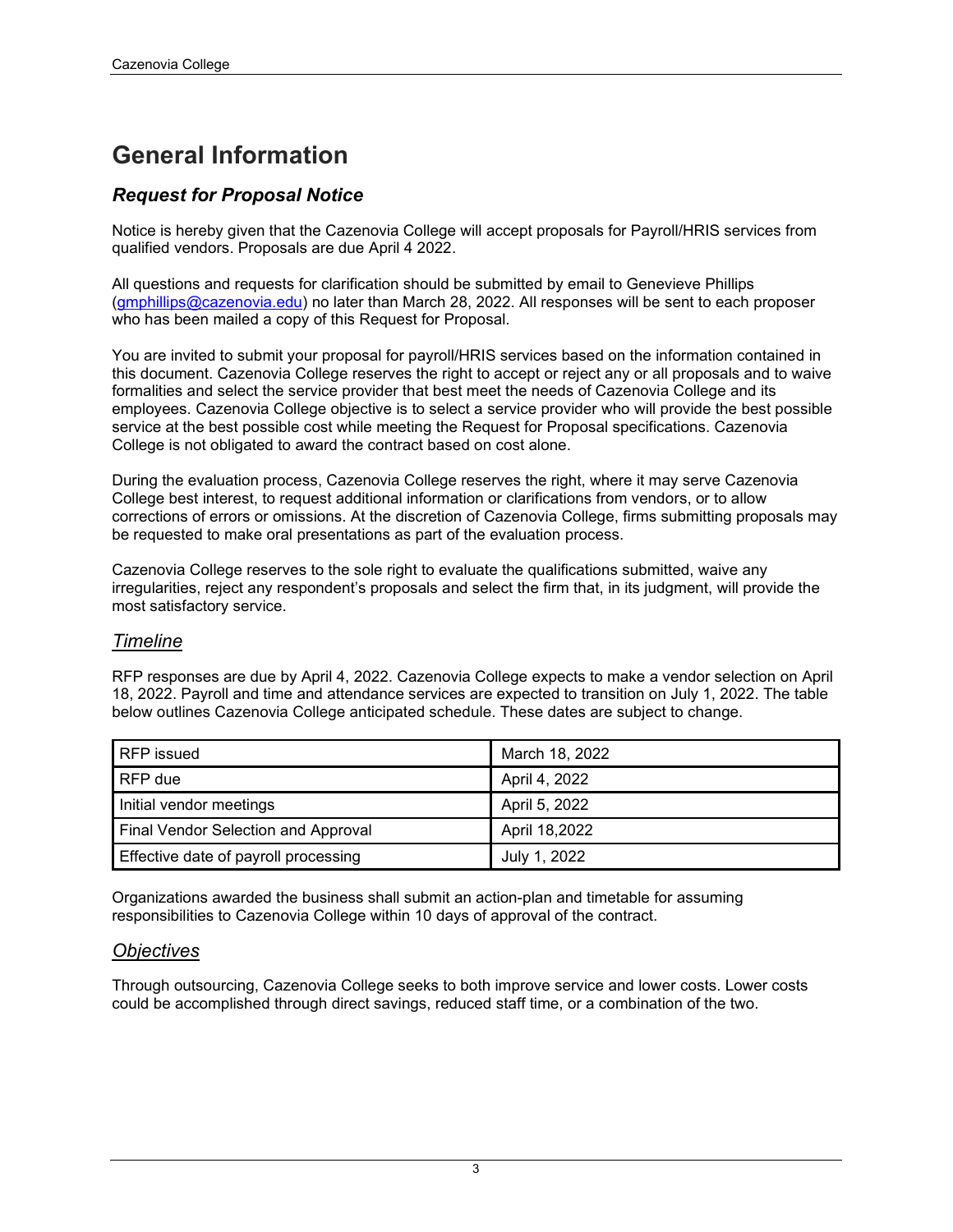In addition, we have the following objectives:

- To process payroll on time and accurately with minimal adjustments required by the employee or employer due to errors.
- To automate data collection and approval functions, so that common tasks or requests such as time entry, benefits enrollment/changes, address changes, pay changes can be entered directly by the employee or manager and approved electronically.
- To have a one-stop shop for all employment-related transactions: hiring, time and attendance, status changes, benefits, training enrollment, etc.
- To provide leaders and employees direct access to employment-related data and workforce management tools so that they can use this information in decision making.

We are looking for a solution that is:

- $\blacksquare$  Intuitive to understand by administrators and end users.
- **Figure 1** Flexible so that we can handle routine changes to our data or processes, such as adding a field, creating a report, or workflow process, with minimal outside assistance or fees.
- Reflects our complex organizational structure in a way that allows us to access or report data easily and in a variety of combinations.
- Requires limited support from IT function. Upgrades would be included as part of the service.

We are looking for a vendor that will:

- **Provide best practices in HRIS implementation.**
- Serve as our "specialist" and provide relevant technical and legal updates.
- **Enable us to achieve automation and self service more rapidly than possible under our current** arrangement.
- **Provide us with an implementation team that is experienced and will assist us in making an orderly** transition.
- **Provide us with a reliable customer service center with experienced, informed staff that can respond** to our questions within minutes. We would prefer an assigned service team.

#### *Functional Priorities*

The successful vendor will provide a Payroll, HRMS and Time Management solution. The system should also include employee and manager self-service.

#### *Evaluation Criteria*

This RFP is not intended to favor any vendor. It is solely designed to provide the best value to Cazenovia College in meeting organization needs. The evaluation team will make a recommendation to the [Insert Name] who will, in turn, present the recommendation to Cazenovia College. The evaluation team will review each proposal based on the following criteria:

#### **Application Functionality and Provided Services**

Each service provider will be asked to respond to the functionality requirements outlined in this RFP. The evaluation team will review the responses relative to the priority assigned to that functional requirement. Service providers do not have to meet every functional requirement to remain in consideration. The evaluation team may waive or modify a functional requirement at its discretion. The evaluation team will also be reviewing the general user interface of the system in terms of intuitiveness and simplicity.

#### **Implementation Costs and Service Fees**

The evaluation team will be looking for the best value in terms of both cost and service features. The evaluation team will give higher weight to service providers who can meet the functional requirements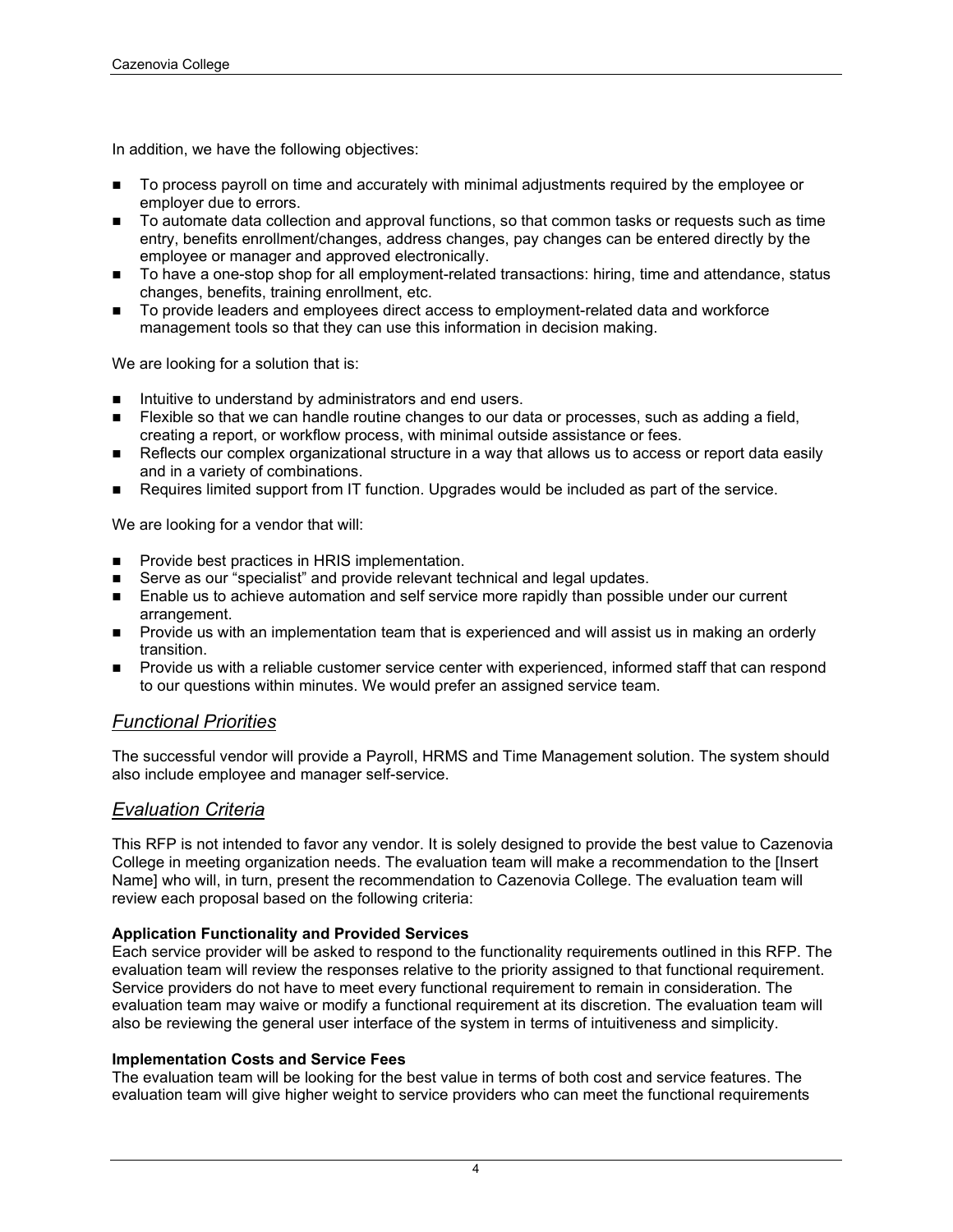with a standard service fee, without additional charges or implementation costs. It is also important that system upgrades are included as part of the standard service fee.

#### **Support Services**

The evaluation team will be looking for an implementation team that has experience with complex payrolls. Initial set up and training will be critical factors in our ability to deliver desired results. The evaluation team will review the support documentation provided in conjunction with the contract for service. In addition, the evaluation team will be interested in the level of support provided after the implementation period. It is important that the service provider demonstrate that they can provide trained support staff for operational concerns. It is also important that the support services provided include sharing technical/legal updates and best practices.

#### **Level of Integration**

Preference will be given to those vendors offering a fully integrated suite of products. Preference will also be given to those products that eliminate redundant entry and allow Cazenovia College to maximize the potential of employee and manager self-service. Preference will be given to vendors who are able to seamlessly interface with the current ERP or financial application.

#### **Project Implementation**

To be successful, Cazenovia College will need a strong relationship with the service provider during the implementation process. Preference will be given to those organization that show strong capabilities to implement and support all functions within the offering. Cazenovia College will also consider the implementation plan, the overall timing and duration of the project, and the technical capacity and experience of the vendor.

#### *General Conditions and Stipulations*

#### **Indemnification and Workers' Compensation**

The Proposer agrees that if the contract is awarded to their institution, the institution shall defend, indemnify and hold harmless Cazenovia College, its officials, agents, and employees from and against all claims, damages, losses, and expenses, including attorney fees, arising out of or resulting from the Proposer's acts or omission in the performance of the duties required under the contract.

#### **Independent Contractor**

It is agreed that nothing herein contained is intended or should be construed in any manner as creating or establishing the relationship of co-partners between the parties hereto or as constituting the Service Provider as the agent, representative or employee of Cazenovia College for any purpose or in any manner whatsoever. The Service Provider is to be and shall remain an independent contractor with respect to all services performed under this contract. The Service Provider represents that it has, or will secure at its own expense, all personnel required in performing services under this contract. Any and all personnel of the Service Provider or other persons while so engaged, and any and all claims whatsoever on behalf of any such person or personnel arising out of employment or alleged employment including, without limitation, claims of discrimination against the Service Provider, its officers, agents, contracts or employees shall in no way be the responsibility of Cazenovia College; and the Service Provider shall defend, indemnify and hold Cazenovia College, its officers, agents, and employees harmless from any and all such claims regardless of any determination of any pertinent tribunal, agency, board, commission or court. Such personnel or other persons shall not require nor be entitled to any compensation, rights or benefits of any kind whatsoever from Cazenovia College, including, without limitation, tenure rights, medical and hospital care, sick and vacation leave, Workers' Compensation, Unemployment Compensation, disability, and severance pay.

#### **Audit**

The Seller or other parties relevant to this agree to present an independent third-party audit of their books, records, documents, and accounting procedures and practices.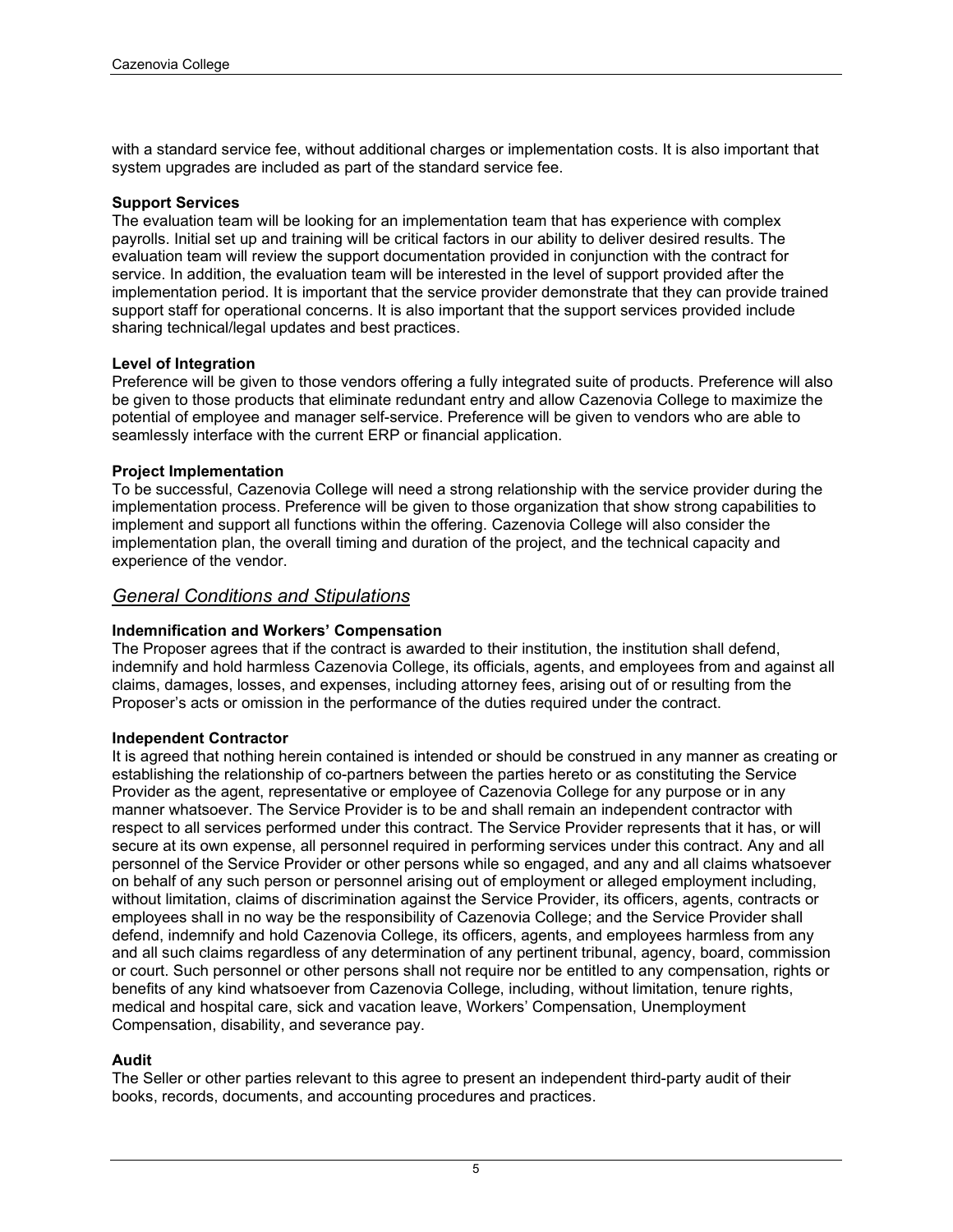#### **Nondiscrimination**

In the performance of this contract, the Successful Proposer shall not discriminate on the grounds of or because of race, color, creed, religion, national origin, sex, marital status, status with regard to public assistance, disability, sexual orientation, or age against any of its employees, subcontractors or applicants for employment. The Successful Proposer shall include a similar provision in all contracts with subcontracts to this contract.

#### **Miscellaneous**

The proposer agrees to at all times observe and comply with all relevant laws, ordinances, regulations, and codes of the federal, state, and local government which may in any manner affect the preparation of proposals or the performance of the contract.

#### *Instructions*

Service providers can respond to the Request for Proposal by completing the information requested in Section 3: Required Vendor Information. For each question indicate how your solution satisfies the functionality defined or described as stated. If not, indicate partial functionality available. Feel free to elaborate upon customizations to your product to meet the defined or described state. If your product cannot provide functionality, please state so.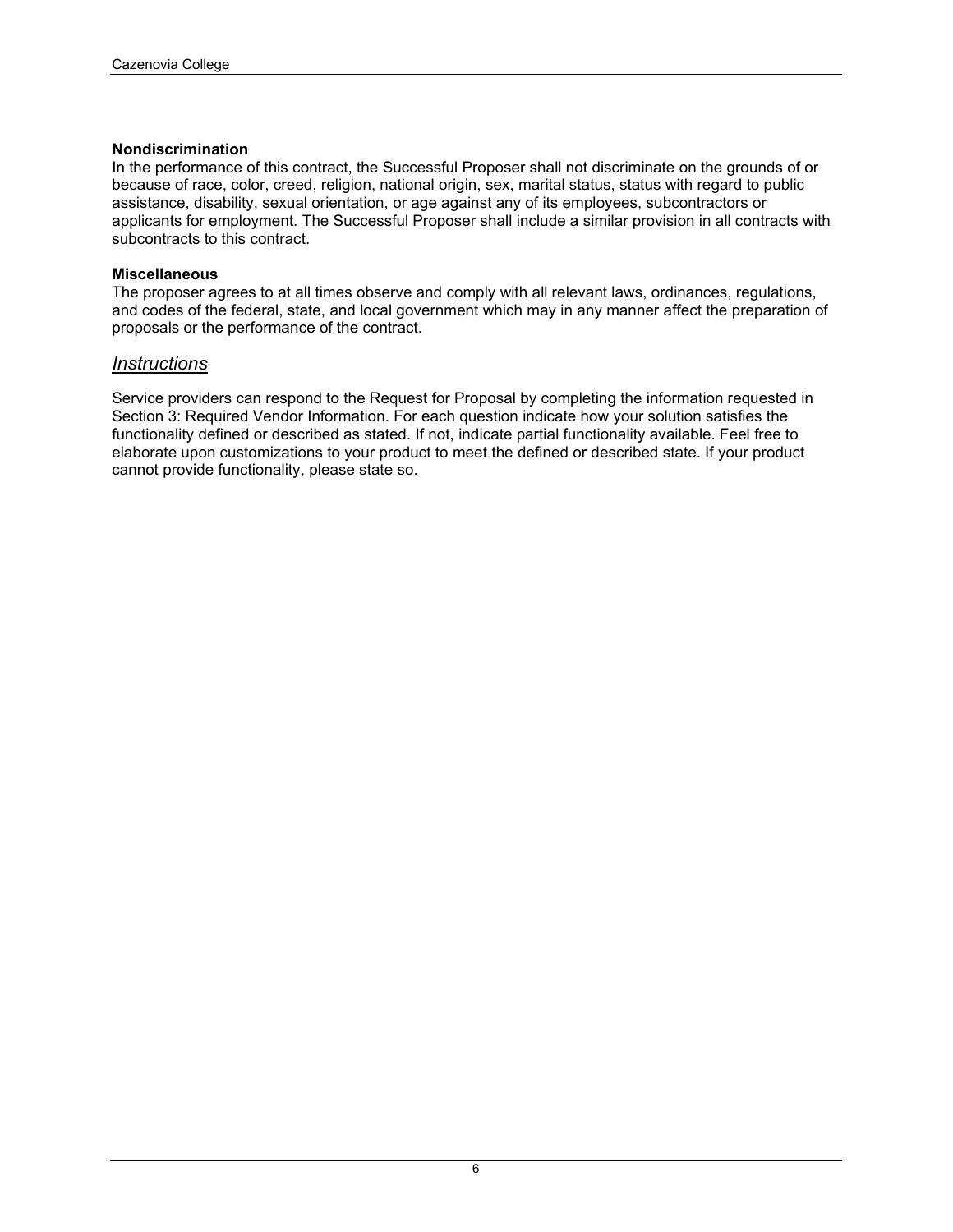## **Cazenovia College Background**

## *Overview*

Cazenovia College is an independent, co-educational college near Syracuse, NY., offering graduate and bachelor degree programs in the liberal arts and professional studies in a community environment. Embracing student success as its primary mission, the College comprises a diverse yet close-knit residential community that fosters intellectual, social, and ethical growth.

## *Compensation*

Employees are paid through an inhouse system using the Great Plains software for payroll and Time Clock Plus for time and attendance recording.

Cazenovia College has a wide variety of pay types outside of normal wages, such as:

Full time, part time, hourly, salary, adjuncts, student workers, etc.

Generally, Cazenovia College has relatively complex pay rules that reflect the breadth of its business operations. A current list of deductions, benefits and accruals can be found in the attachments.

## *Benefits*

Benefit eligibility is determined by employment status. Benefit eligible employees have the same healthrelated benefits. However, leave benefits do vary within the regular full-time and regular part-time groups. Some employees have converted to a personal time off (PTO) program while others remain on a legacy vacation/sick leave program.

## *Current Software*

Cazenovia College uses Ellucian's Colleague software for its ERP and financial needs, as well as related support services, through Great Plains. Cazenovia College pays approximately \$8000 per year for the payroll/HR and time and attendance software modules. Cazenovia College is actively using the payroll and time and attendance capabilities.

| <b>Function</b>                    | <b>Current Software</b>                | <b>Deployed (Yes/No)</b> |
|------------------------------------|----------------------------------------|--------------------------|
| Payroll                            | Great Plains &<br>homegrown timesheets | 1/9/15                   |
| <b>Time and Attendance</b>         | <b>Time Clock Plus</b>                 |                          |
| Core HR (Employee Data Management) | <b>Great Plains</b>                    | 1/9/15                   |
| Recruitment                        | Manual                                 |                          |
| Onboarding                         | Manual                                 |                          |
| <b>Benefits Administration</b>     | Manual                                 |                          |
| Performance Management             | Manual                                 |                          |
| <b>Compensation Management</b>     | Manual                                 |                          |
| <b>Employee Engagement</b>         | Manual                                 |                          |
| Document Management                | Manual                                 |                          |
| <b>Business Analytics</b>          | Manual                                 |                          |
| Global HR                          | Manual                                 |                          |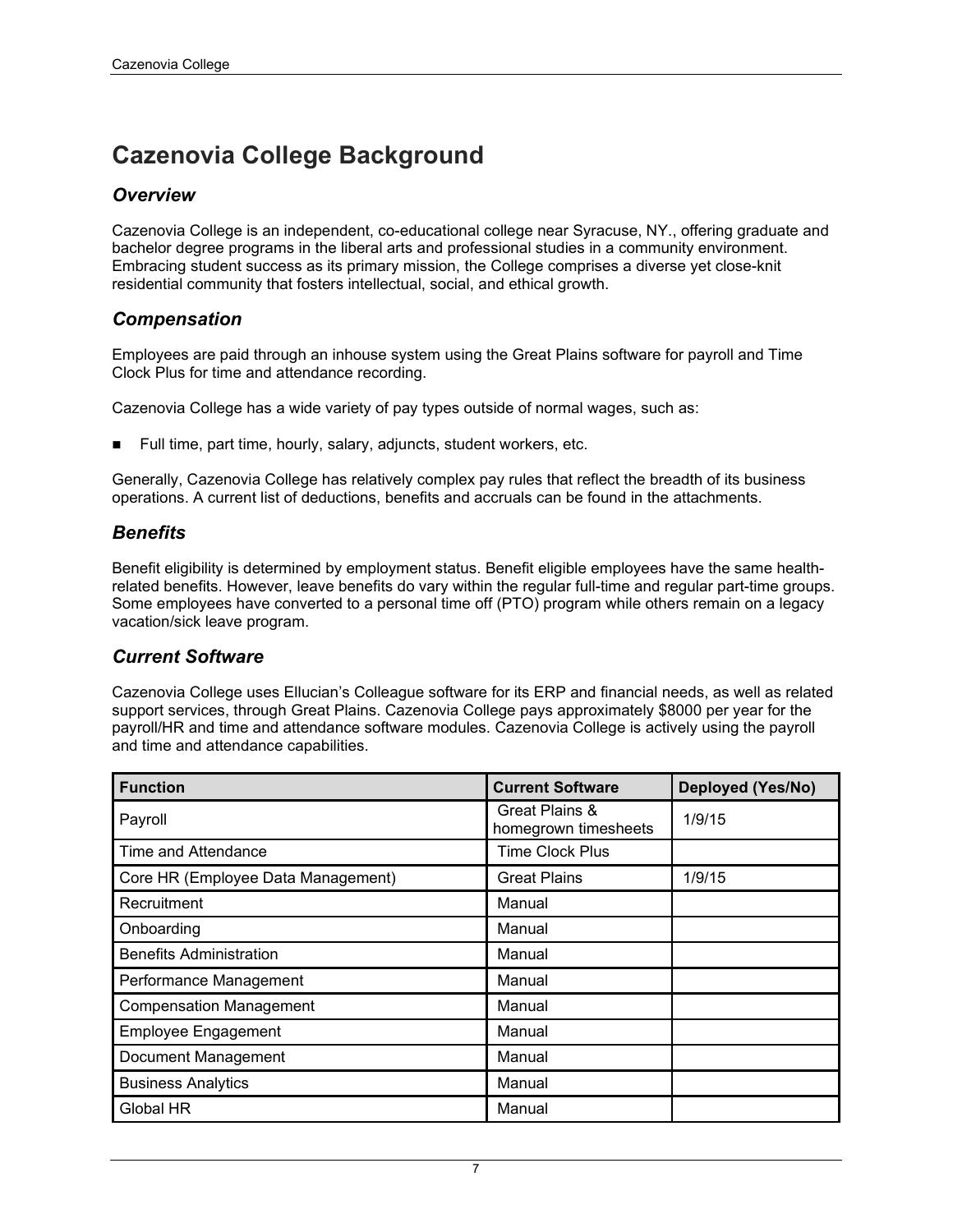| Mobile/Table App   | Manual |  |
|--------------------|--------|--|
| Leader Development | Manual |  |

### *Roles and Responsibilities*

- Payroll Specialist onboards and offboards all employees, entering all payroll information and maintaining the HRIS system. Creates a payroll notes spreadsheet for the Payroll Coordinator and Accounting Manager. We plan to have applicants/new employees enter all their own information from the application process on.
- The Payroll Coordinator pulls all data from the online timesheet system and collects hours from the Dining, Campus Services and Equine managers which they have pulled from the timeclocks and make adjustments.
- She creates a batch in GP and enters all hours for all employees to be paid. She enters all codes from Payroll Specialists notes for special payment to employees. We would like to eliminate all paper timesheets and the need for the Payroll Coordinator to have to manually enter hours.
- Payroll Coordinator creates a preview of the payroll which is reviewed by the Payroll Specialist, Accounting Manager and HR Director. Adjustments are made in the batch until approved final batch.
- Payroll Coordinator then finalizes the approved batch. We would like the following processes to be handled through the payroll system.
	- o Direct deposits are sent to the bank
	- o Taxes are sent to the tax preparer
	- $\circ$  HSA dollars are sent to HSA Bank<br>  $\circ$  Checks and pay stubs are printed/fo
	- Checks and pay stubs are printed/folded and sent to the mailroom
- Accounting Manager audits payroll reports making any needed journal entries/changes.
- Payroll Specialist prints reports for 403(b) and enters them into the TIAA website and the HR Director sends final dollars to TIAA. We would like this process handled through the payroll system.
- Payroll Specialist runs report for PTO to maintains excel spreadsheets and balances against online accounts. We would like this process handled through the payroll system and PTO to show on the timeclocks/online timesheets and paychecks.
- Payroll Specialist runs report for work study hours and enters it into excel spreadsheet to track hours and dollars per semester. We would like to be enter hour limits for work study students so they are advised when they are getting close and can no longer work because they have maxed out their work study limits.
- Garnishments are processed by the AP Clerk and a check is processed and mailed. We would like this processed through payroll system.
- Benefits are processed through the AleraEdge portal, invoices are sent to Payroll Specialist, reviewed and processed for payroll through AP. Each payroll a report is printed from the portal and reviewed against the pre-noted payroll check. We would like a Ben Admin system linked to the payroll system to eliminate excess work.

## *Time Entry*

Currently, we have several types of collection.

Online timesheet for Office staff and administration Swiping timeclock for our Equine, Dining and Campus Services Employees. Paper timesheets for students, part time temporary employees such as lifeguards, police academy etc.

We plan to change anyone submitting paper timesheets to either online or timeclock.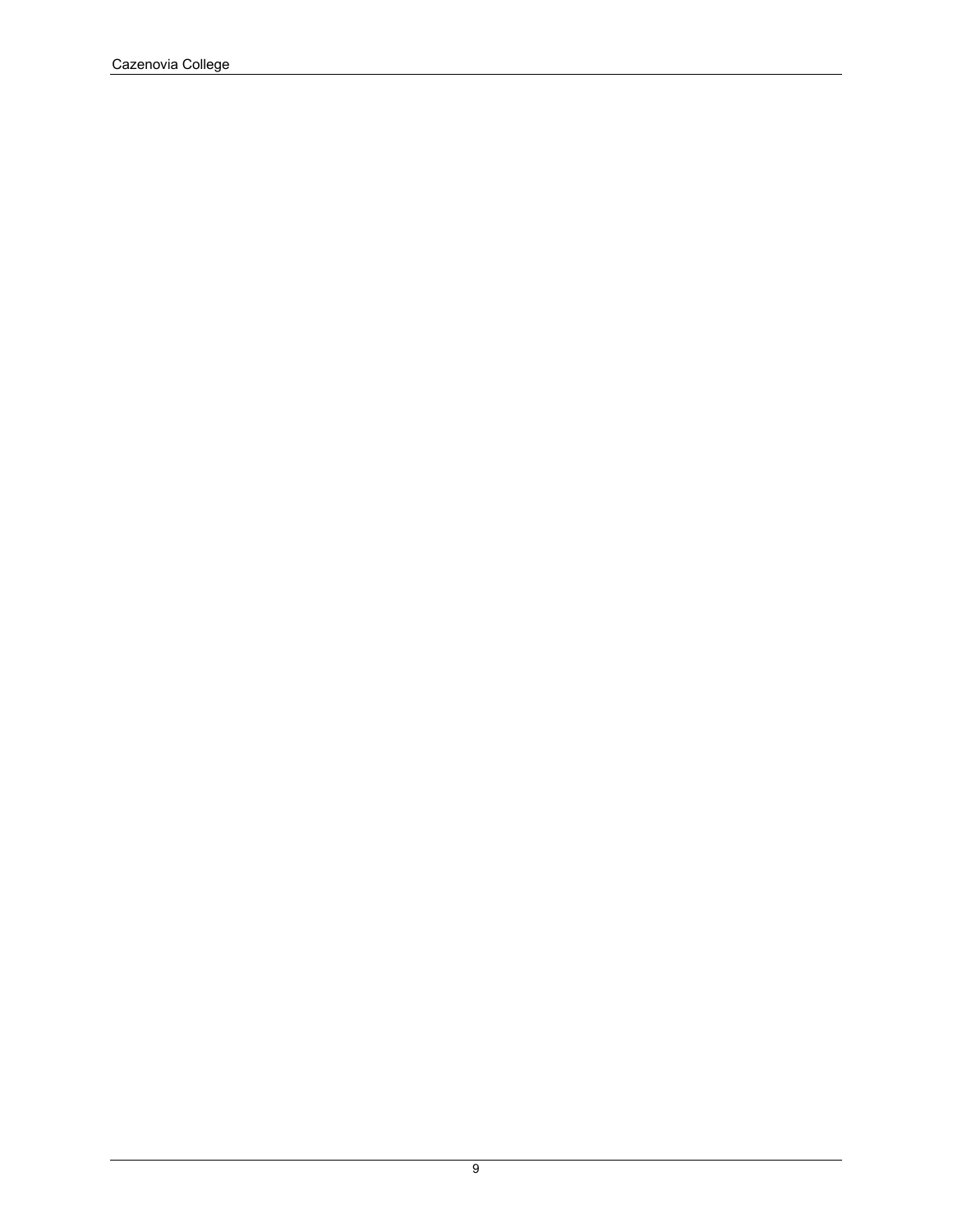## **Required Vendor Information**

## *General information*

#### *Organization information*

- *1. Provide a corporate overview.*
- *2. Provide your philosophy, vision, and mission statements.*
- *3. Describe your company's ownership.*
- *4. What is the history of your company?*
- *5. Please provide a sampling of the awards your company has received.*
- *6. How do you distinguish yourself from the competition?*
- *7. Describe your client base for payroll and HR services. What is the average size of your client? What is your client retention rate? On average, how long do your clients remain with you?*
- *8. Describe your organization's approach to research and development? What percentage of annual revenue is reinvested in research and development of new technologies?*
- *9. Describe your dedicated department specifically designed for your product innovation.*
- *10. What enhancements are planned for your product over the next three years?*

#### *Technology/Architecture*

- *11. Indicate if the product was developed by your company or purchased.*
- *12. Provide an overview of your system architecture.*
- *13. Provide a description of your company's disaster recovery options.*
- *14. Describe how your organization provides periodic system performance evaluations for all installed applications.*
- *15. How does your company stay current with technology?*
- *16. How is system auditing implemented in the application?*
- *17. Describe your multi-layered architecture for scalability and extensibility.*
- *18. Detail the application response times, benchmarks for processes such as payroll processing, screen navigation, report generation, etc. both separately and concurrently.*

#### *Interfaces*

- *19. What responsibility do clients have for the design, development, testing, maintenance, and transmission of third-party service provider interfaces? What responsibility does the thirdparty vendor have?*
- *20. Can the system interface to third parties?*
- *21. Please provide us with a list of the supported APIs.*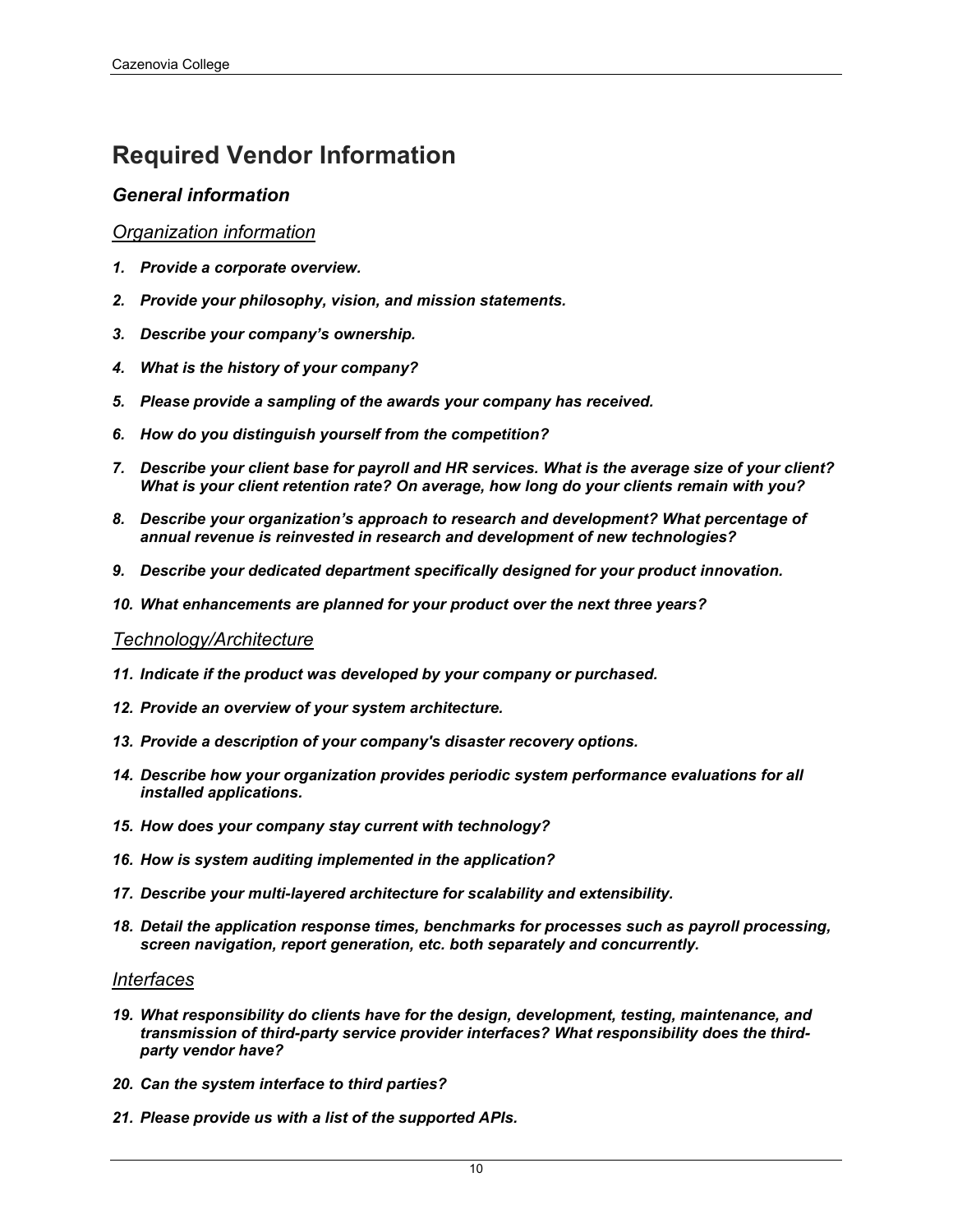#### *Product deployment*

- *22. Do you offer your products as Licensed, Hosted, SaaS or all three?*
- *23. If you offer a Hosted and/or a SaaS solution, what is the data center and network infrastructure?*
- *24. If you host the application, what types of technical resources are required?*
- *25. Describe your software development lifecycle.*
- *26. What is the migration process in upgrading to new versions and how does the upgrade process affect customization?*
- *27. If Hosted and/or SaaS, what control would we have with making application modificationsscreens, tables and fields?*

#### *Security*

- *28. Describe your approach to system security.*
- *29. If data centers are physically secured, explain the method/technology used. For example are they Tier IV?*
- *30. What is the standard rule base for incoming/outgoing traffic enforced by the Firewall?*
- *31. What virus detection/scanning mechanisms are in place?*
- *32. Have there been any significant company security breaches in the last five years? How do you handle security breaches?*
- *33. What happens when the system is accessed by someone without rights? What password authentication controls are utilized?*
- *34. Can we restrict users from viewing and/or editing at the field level?*
- *35. Can we manage the system access without relying on the vendor?*
- *36. Does your system have the ability to set up "mass" security profiles by employee group?*
- *37. The vendor should also provide a SOC 2 report yearly to ensure that the company safeguards customer data and how well those controls are operating.*

#### *Application security*

- *38. Describe the proposed system's application level security.*
- *39. Does your application use a secure connection if hosted? If so, please explain the security model used.*
- *40. Does the proposed application support single sign on?*
- *41. Is your security roles based or user based?*
- *42. How are the users and security roles administered?*
- *43. What is the application authentication process? What methods are used to authorize users?*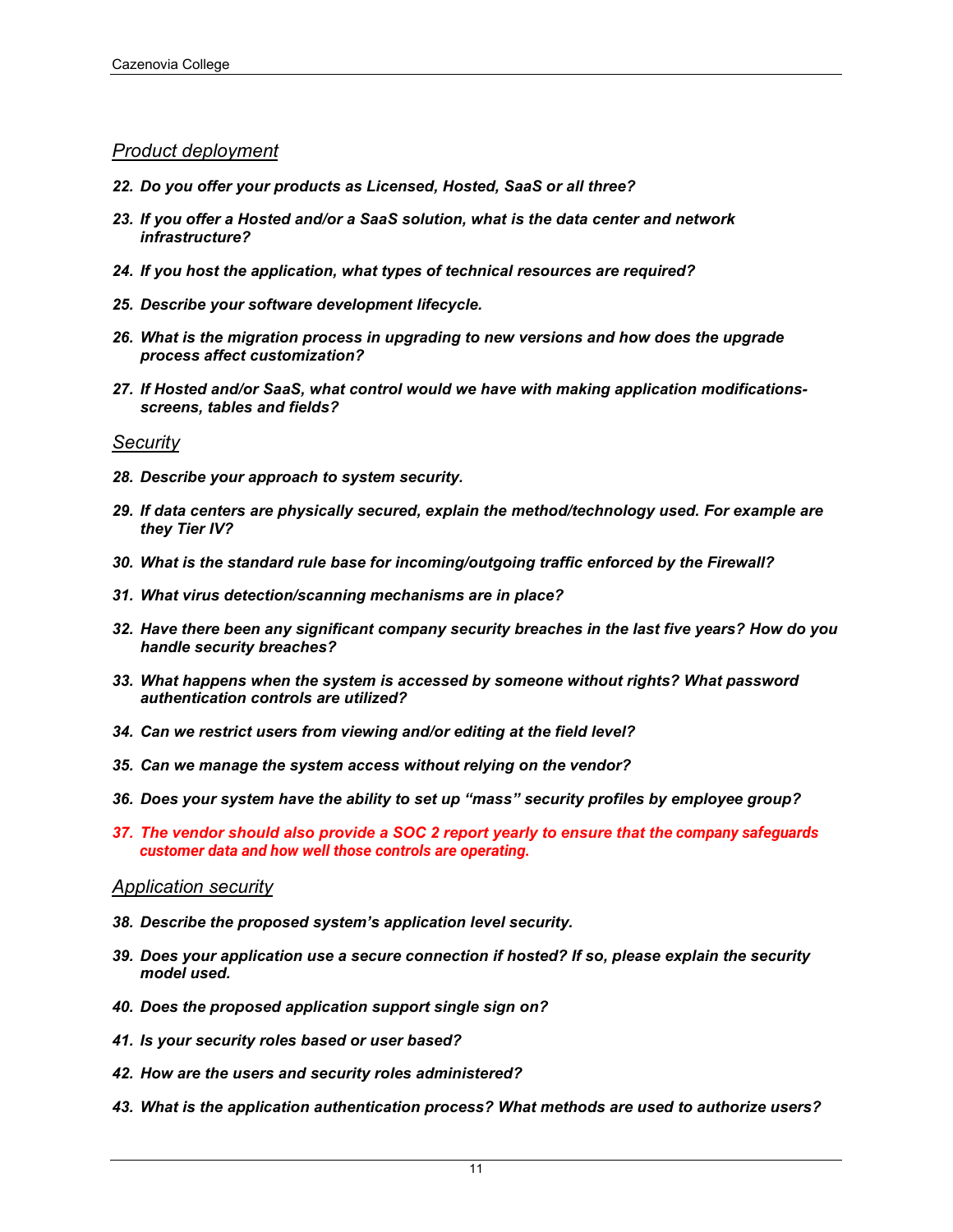- *44. Can users have more than one security profile?*
- *45. Does your application allow for customer defined ID and password methodologies?*
- *46. Does your application allow for global security policies (e.g., number of invalid attempts before reset, time outs)?*
- *47. How is validation for forgotten passwords processed when an employee locks out or has forgotten log-on information?*

#### *Human resources*

#### *General*

- *1. How do you handle system upgrades? Are upgrades included in the basic agreement or are additional fees assessed?*
- *2. Who has responsibility for maintaining customization changes?*
- *3. Describe the integration between the payroll, time and attendance, and human resources modules.*
- *4. How much history can be maintained in your system and is the amount consistent across modules/applications? Does this require archiving records?*
- *5. Does the system have data archiving capabilities?*
- *6. Explain your system's workflow capability (i.e.: approve/not approve).*
- *7. Can the system use email to communicate with employees or administrators for the purpose of workflows?*
- *8. Does your system have the ability to create and populate Custom Fields?*
- *9. Describe how your system complies with applicable federal, state and local laws, regulations or ordinances.*

#### *Organization information*

- *10. Can we configure organizational structures by division, location, functional groups (i.e., corporate is finance, accounting, legal, human resources making up one group), departments?*
- *11. Do we have the ability to run an organizational report and view it in an organizational chart format?*
- *12. Does the system provide an employee summary view to display fields such as date of hire, job title, job code, reports to, salary, department, company code?*
- *13. Does your system provide an employee filter or inquiry ability to sort employees?*
- *14. Does your system have the ability for managers to update organization information online, such as reporting relationship or location, with approval?*
- *15. Can your system support employees that hold multiple positions with different department and pay rates?*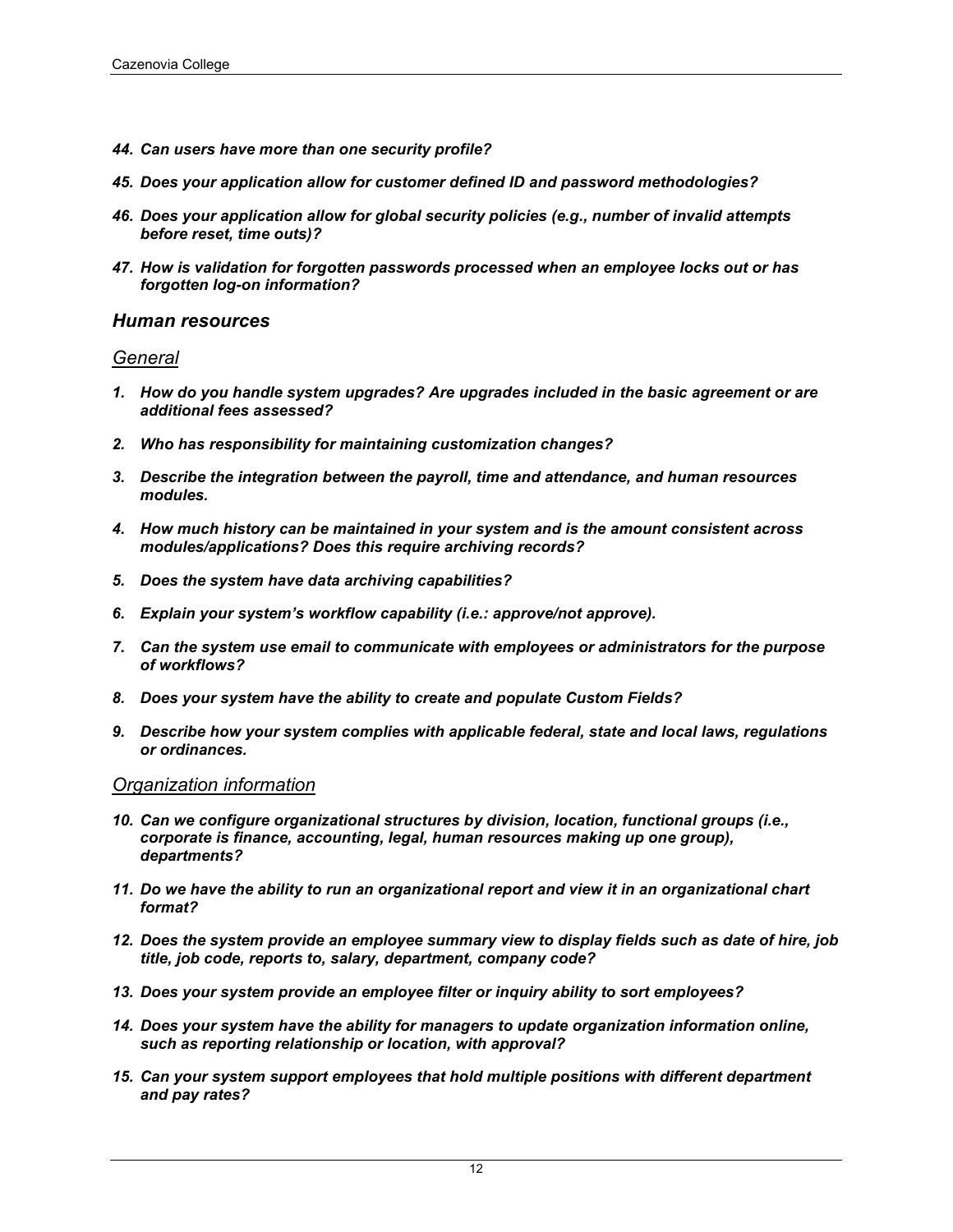## *Talent acquisition*

#### *Recruitment*

- *1. Provide a recruiting solution overview.*
- *2. Do you own your recruiting software solution or is it provided through a partnership arrangement?*
- *3. How are candidates managed during the recruiting process?*
- *4. What job boards are supported with your product? Describe how jobs are posted to Internet job boards.*
- *5. Can the job posting be customized?*
- *6. Can we easily create customized questions for individual requisitions in addition to the standard application?*
- *7. Describe the ability for managers to directly view, comment and respond to applicants.*
- *8. Describe the ability to search applicant database based on key words or criteria.*
- *9. Can we track human resources or manager notes in the system?*
- *10. Explain the ability for candidates to complete an employment profile.*
- *11. Does it allow an applicant to be a candidate for multiple requisitions?*
- *12. Does the system allow candidates to upload multiple documents or scanned images during application process, such as resume, cover letter or veteran's preference form?*
- *13. Does it allow an applicant to update a previously submitted application to apply for future openings?*
- *14. Does your solution allow for an automatic email response to candidates? If so, please describe the communication types included in the solution. Are these configurable?*
- *15. Describe the ability to forward information from recruitment into HRIS system so data does not need to be reentered.*

#### *Employee termination*

- *16. Describe your employer configurable termination workflow and how it supports termination of employees and independent contractors (if this data can also be stored).*
- *17. Can the system automatically cancel specified employee benefits upon termination?*
- *18. Describe your system's ability to create a termination workflow that enables human resources to notify, assign tasks, or collect data from multiple parties in the event of a termination. For example, to notify and record that computer access has been disabled.*
- *19. Does the system provide turnover analysis reports? Explain the drill down capability.*
- *20. Does your system have the ability to track termination by reason, date, rehire eligibility and COBRA election?*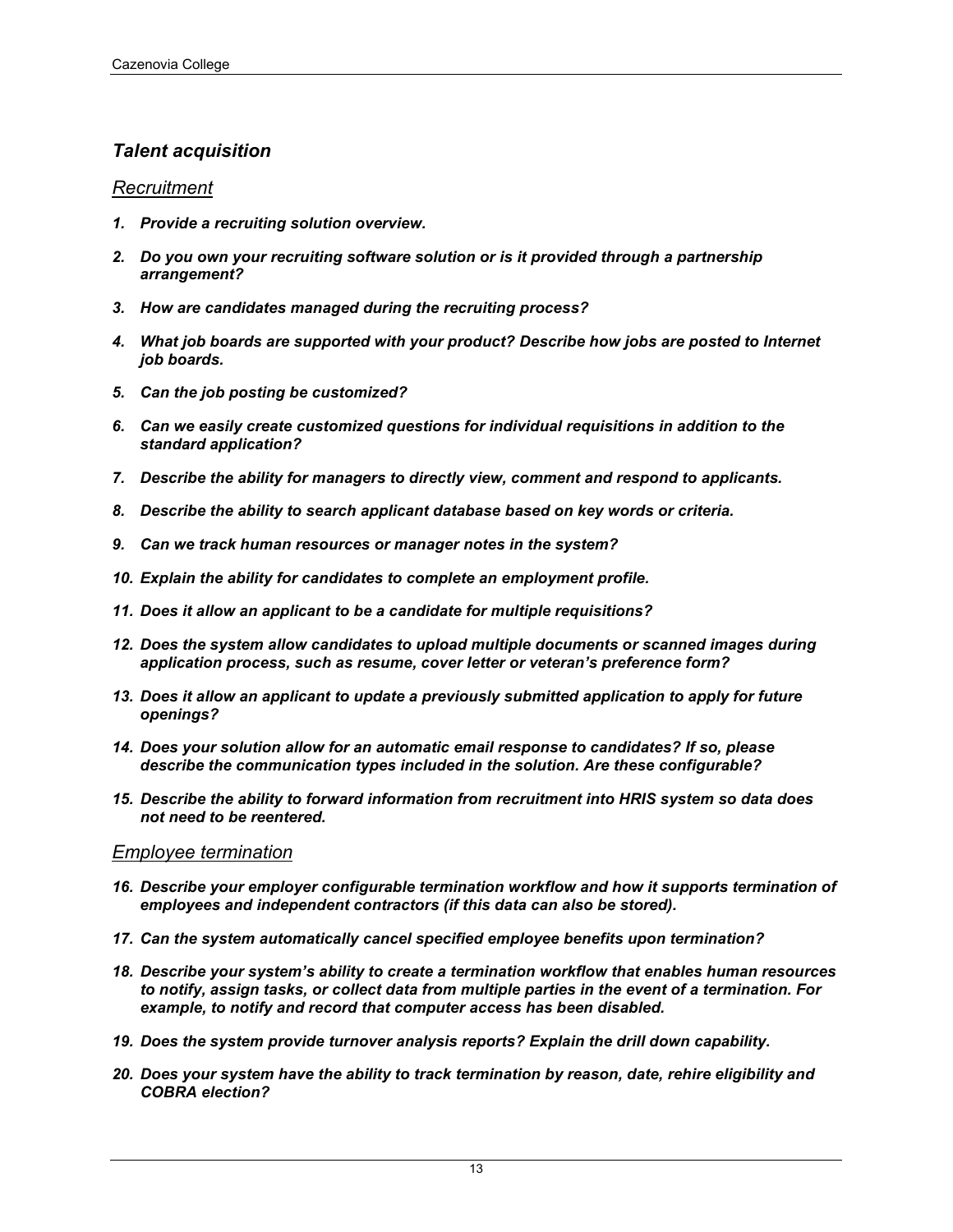*21. Can we archive terminated employee information indefinitely?*

### *Benefits*

- *1. Does your system handle benefits administration?*
- *2. Describe the integration between benefits and payroll.*
- *3. Explain how your system facilitates reporting to third-party vendors.*
- *4. Describe the system capabilities for online benefits enrollment.*
- *5. Describe the life events that come standard along with those that require configuration.*
- *6. How would the system assist in reconciling insurance bills or contributions due to third party administrators?*
- *7. Can benefit plans be set up so only a specific group of employees are eligible for them?*
- *8. Can benefit cost changes be future dated for a future year within the current year?*
- *9. Does the system have the ability to handle calendar/fiscal benefit plans?*
- *10. Are premiums automatically updated for age and salary benefit calculations?*
- *11. Are insurance amounts automatically adjusted when a salary increases?*
- *12. Can you automatically enroll a certain group of people in a benefit plan?*
- *13. Do Employee Benefit Statements include the company's cost of benefits?*
- *14. How does the system accommodate benefits requiring evidence of insurability?*
- *15. Does the system notify administrator when new hire enrollment is complete or changes have been made?*
- *16. Describe employee self-service access for benefits enrollment.*
- *17. How can employees manage dependent data in the system?*
- *18. Does the system automatically remind employees to enroll if they have not completed the enrollment process by a specified date?*

## *Affordable Care Act (ACA)*

- *1. How has the system been upgraded to handle all of the benefit changes due to the Affordable Care Act?*
- *2. Describe your ability to forecast costs.*
- *3. Does your system allow for hours tracking hours per pay period for both initial and standard measurement periods?*
- *4. Can your system simultaneously measure an employee in both a standard and initial measurement period?*
- *5. How does your system capture declination or insurance covered dates?*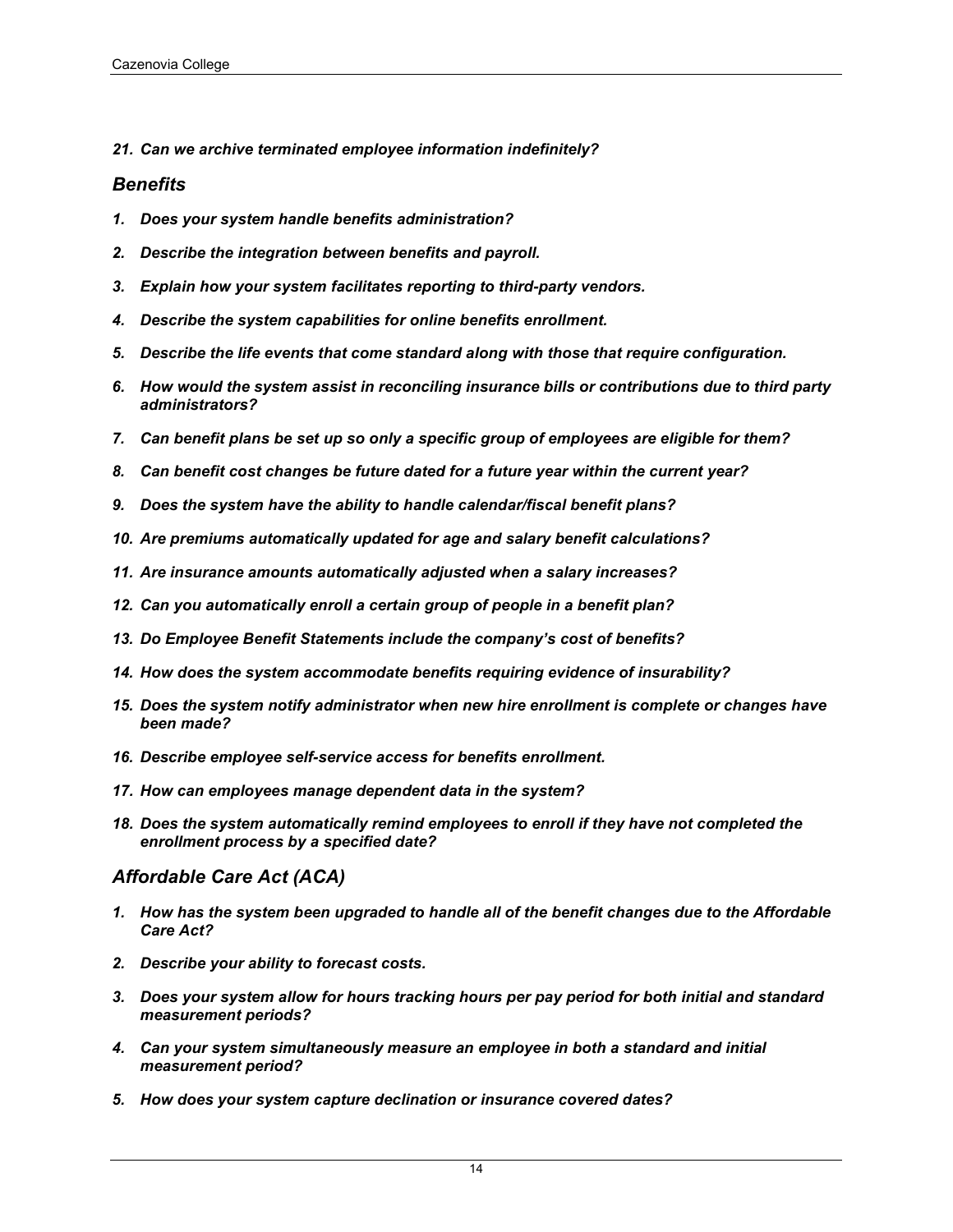- *6. Describe how your system takes into account the Standard Measurement Period, Admin Period and Stability period each and every year? Is it automated?*
- *7. Describe how the system utilizes "Safe Harbor" rules.*

#### *Employee self-service*

- *1. Describe your application's employee self-service functionality. What are the major features?*
- *2. Is this application integrated with the main HRIS application?*
- *3. Please explain how your employee self-service feature will assist in the communication between you and our employees. What types of information can be made available to our employees, reducing the amount of calls to HR and Payroll?*
- *4. Does the system allow employees to change their own passwords?*
- *5. Can employees' access company-level documentation?*
- *6. How does your self service solution accommodate policy acknowledgement?*
- *7. How do employees view and access benefits information?*
- *8. How do you define activities or events in your self service solution?*
- *9. What support would be required from our IT department?*
- *10. How do you assist organizations in rolling out self-service? What training would be available to employees and/or managers?*
- *11. To what degree can your self-service interface be customized?*

#### *Manager self-service*

- *1. Provide an overview of the features available through manager self-service.*
- *2. Describe how managers are limited to information for only their direct reports.*
- *3. Describe the integration between your manager self-service application and your HRIS/Payroll software.*
- *4. Are managers able to run reports from self-service? How is it performed?*
- *5. Ability to customize information, reports and workflows offered through self-service to different employee groups.*

#### *Document management*

- *1. Describe your document management capabilities.*
- *2. What formats are accepted/recognized?*
- *3. Can the documents be linked to more than one workflow?*
- *4. How can documents be searched?*
- *5. Describe the security to restrict employees from seeing certain documents.*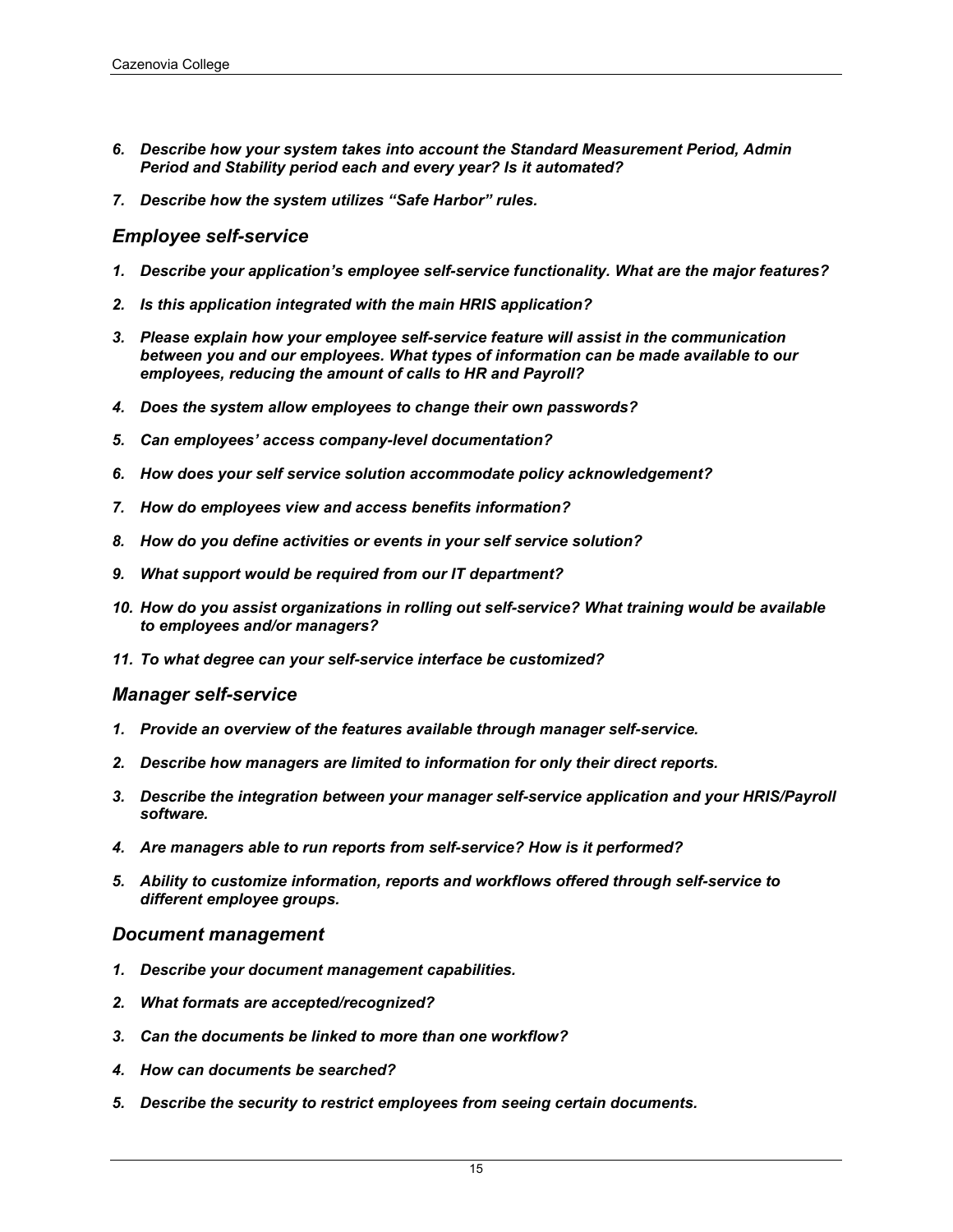## *Payroll*

### *General payroll*

- *1. Summarize the payroll services you provide that would no longer need to be handled inhouse.*
- *2. Does your organization specifically handle deposit and filing of taxes and processing of W-2's or is it handled by a 3rd party?*
- *3. Does your organization file state unemployment insurance reports and quarterly tax returns (941)? Is this included in the base service or an additional fee?*
- *4. Is this application integrated with your main HRIS product?*
- *5. What methods for data entry exist in your solution?*
- *6. How do you handle employees with multiple rates of pay who may cross multiple departments/cost center assignments?*
- *7. Describe the check voiding process.*
- *8. How do you handle imputed income?*
- *9. Do you handle unlimited direct deposits? If no, what is the maximum?*
- *10. Do you support payroll accumulators by: Federal reporting month-to-date, Quarter to date, Fiscal year to date, and Federal reporting year to date?*
- *11. Do you associate end dates for deductions and automatically stop the deduction?*
- *12. How does your system accommodate additional payroll processing for items like bonuses, expenses, commissions, etc.?*
- *13. Explain what happens when an employee does not have enough net pay to cover his deductions for the pay period.*
- *14. Describe the vendor responsibilities for the yearend and year begin processes.*
- *15. Describe the expectations for the client for yearend and year begin processes.*
- *16. Describe the manual check process.*
- *17. Administrators can immediately view the complete zero-to-net impact of changes made to time records.*
- *18. Do you provide configurable, in-application audit reports for identifying potential issues? Please explain.*
- *19. Supports an unlimited number of earning and deduction definitions.*
- *20. How does your solution handle garnishment calculation, prioritization and pay?*
- *21. Please describe to process to void and reissue checks.*
- *22. How do you handle special taxation rules for non-cash benefits such as long term disability, group life insurance and community center memberships?*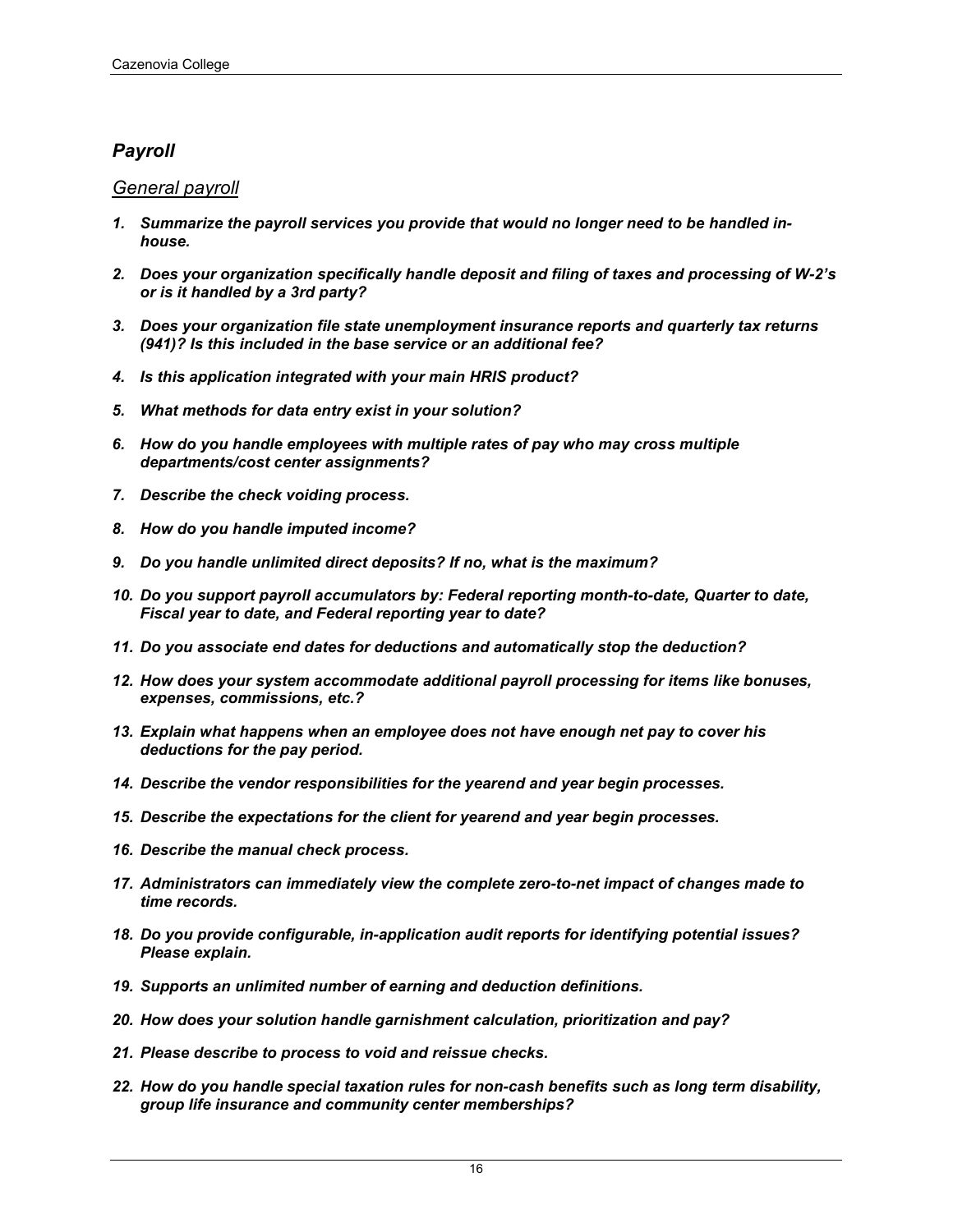*23. Does the solution have the ability to exclude pay types from eligible earnings for calculations?*

*Tax*

- *24. Do you provide full tax filing processes?*
- *25. What tax updates, if any, are provided and how are these updates received?*
- *26. Do you support one time additional tax amounts and/or overrides?*
- *27. Do you provide all relevant end of year payroll processing reports including W-2, 941, 1099s State, SUI?*
- *28. How do you handle inquiries, discrepancies, and resolution for federal, state, and local tax inquiries?*
- *29. Describe tax resources provided to your customers on tax regulations at the federal, state, and local levels? How do your customers access this information?*
- *30. How do you distinguish yourself from the competition in the area of tax processing?*

#### *General ledger interface*

- *31. Describe your general ledger interface process.*
- *32. Please describe how the proposed system will support multi-tier labor allocations to post actual employee cost to GL. This includes the allocation of wages, employee and employer taxes, and employee and employer deductions by multiple organizational levels.*
- *33. What reporting tools are available to query General Ledger transactions generated from payroll?*
- *34. Can data be exported to excel for editing capabilities?*
- *35. Can we use descriptions in the General Ledger? Is there a limitation to length, character segments of General Ledger number?*
- *36. Do we have the ability to create new G/L codes and mappings internally?*
- *37. Does it accommodate exceptions to the GL mapping down to the employee level?*
- *38. Please describe the GL entries for the accrual of payroll at month-end.*
- *39. Will adjustments be automatically posted to GL? Explain.*

#### *Time and attendance*

#### *General*

- *1. Describe your time and attendance capabilities.*
- *2. How do you minimize downtime for 24/7 operations?*
- *3. How does the system enforce access control?*
- *4. Is data viewed and available in real time?*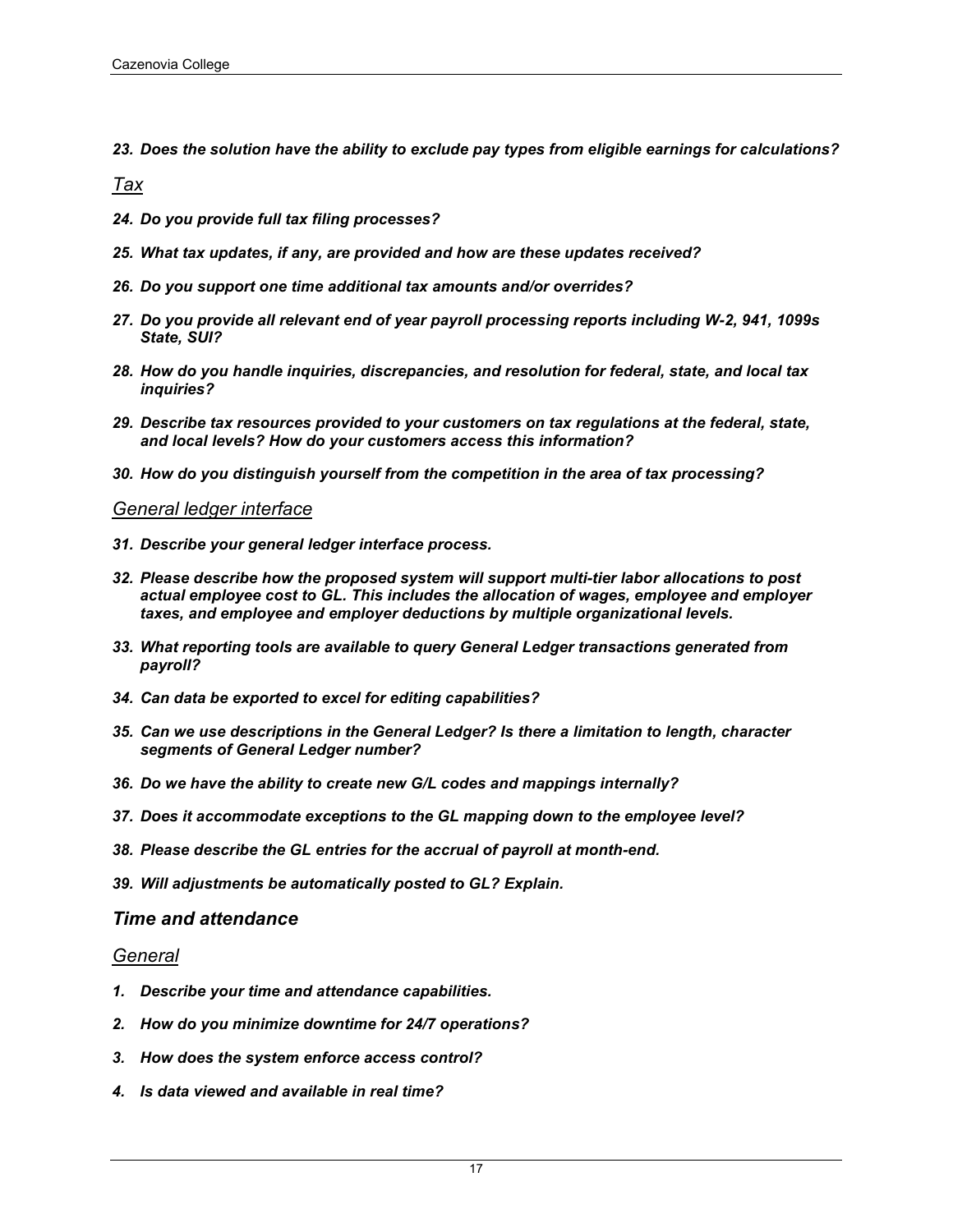- *5. Who can define access control rules?*
- *6. Describe the approval process within your application?*
- *7. Can the employee and approver check status of the time records (processed or not processed) for a specific time period?*
- *8. Can the employee and approver review information from the time records in detail and in summary form (as part of the core package)?*
- *9. Are employees able to access prior period information?*
- *10. Describe automatic email notifications, alerts, reminders, and exception reporting.*
- *11. Is an audit trail of any edits kept?*
- *12. How does synchronization of data work across multiple sites/locations?*
- *13. What are the standard methods used to capture employee hours?*
- *14. Describe how your application can support Labor Distribution.*
- *15. What are your procedures for archiving or retaining historical information?*
- *16. Can the system distinguish between an employee and a temporary employee?*
- *17. Does the application allow for multiple methods for calculation of overtime and double-time (i.e. premium time) based on employee type?*
- *18. How does your system handle predefined Holidays?*
- *19. Does the application have the capability to automatically remind employees and managers to sign and/or approve time-off/timecards requests?*

#### *Schedules*

- *20. Provide an overview of the system's scheduling functions (e.g., building schedules, templates, scheduling vacations, and default holidays).*
- *21. Can an employee's timecard be prepopulated from their schedule?*
- *22. Explain the ability to pre-populate time with approved time off, leaves and holidays.*
- *23. Can supervisors view schedules within their workgroup and by employee?*
- *24. Can our supervisors make changes either to the schedule or reported time?*
- *25. Explain options for scheduling employees based on skills, certifications, seniority, availability, preferences, etc.*

#### *Approvals*

- *26. Describe the timecard approval process within your application.*
- *27. Can an employee make edits to their time sheet prior to submission for approval?*
- *28. Does it allow for multiple individuals to approve time electronically?*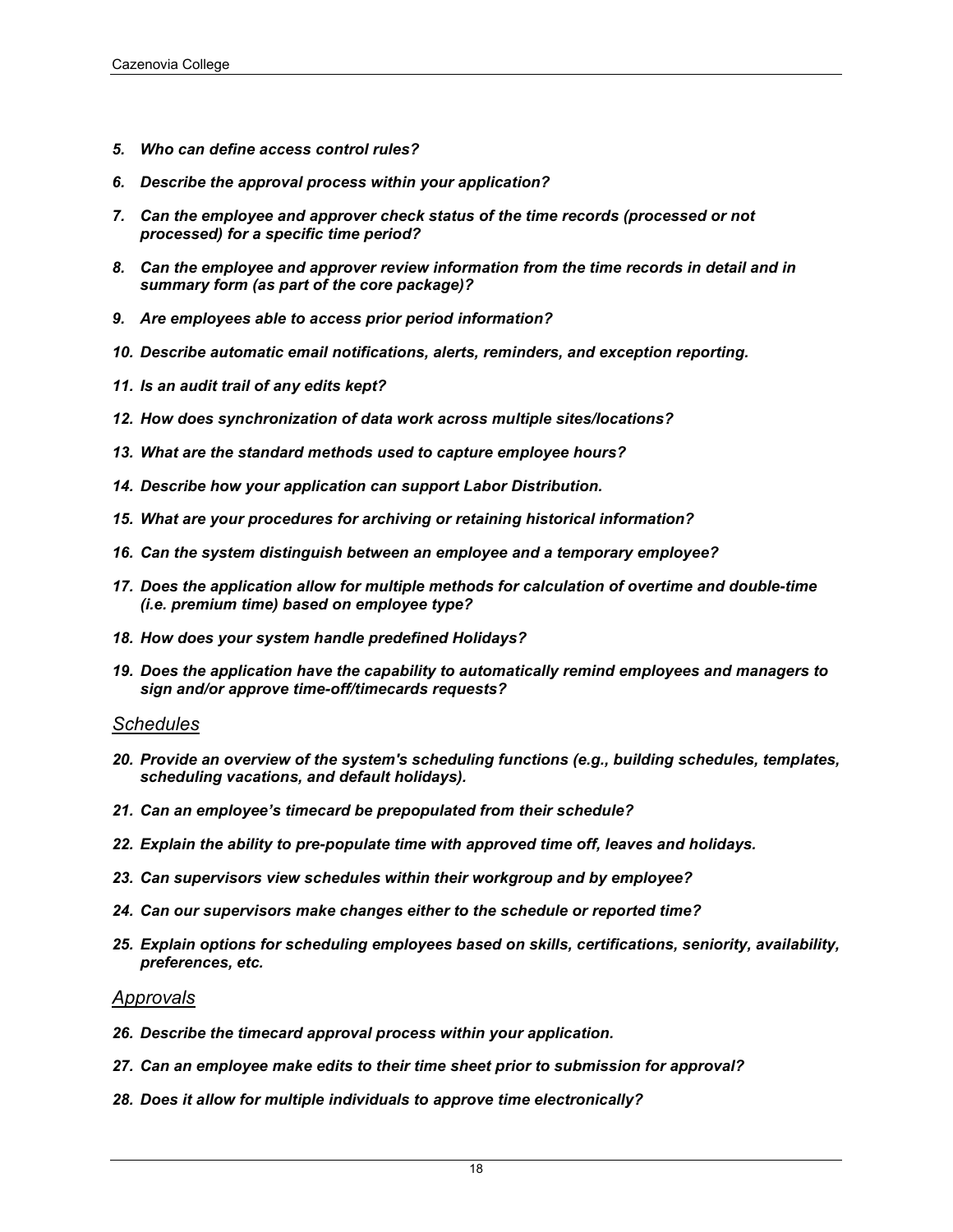#### *Overtime and pay rules*

- *29. Describe how your system supports wages & various overtime rules.*
- *30. Explain the ability to flag hours scheduled or entered in excess of 40 when an employee is working multiple positions.*
- *31. Does the system have the ability to flag supervisors when employees are approaching OT?*
- *32. Does your system have the ability to calculate weighted average OT?*
- *33. Can the system handle OT when it is both paid for hours in excess of scheduled hours for the day or hours over 40 in a week?*

#### *Time off/Leaves of absence*

- *34. Please explain your time off tracking capabilities.*
- *35. Explain how your solution handles time off/vacation request (e.g., request form, validation of PTO balance, and rules to prevent overdraw).*
- *36. How does your system track scheduled leave versus leave actually taken? Is this information available for review?*
- *37. Does the application automatically start tracking accrual hours for new hires and employees with status changes based on rules previously created?*
- *38. Do we have the ability to assign accrual criteria (or tables) to individual or groups of employees?*
- *39. Will our employees and managers be able to directly view PTO amounts earned and taken, and the dates on which the accruals were used? Please explain.*
- *40. Does approved time off automatically pre-populated in time and attendance?*
- *41. Can your system accommodate FMLA tracking?*
- *42. Will we have the ability to do multiple coding for leave hours? For example, time off could be coded both as PTO and FMLA?*
- *43. Does the solution have the ability to create an employee time off/leave calendar by group, division or department. Is this available through self-service?*

#### *Reporting*

- *1. Please describe your reporting functionality.*
- *2. Describe how your report writer can filter data in multiple ways using any field? Can data be sorted by both financial parameters (business unit, budget code) and human resources parameters (organization level, job code)?*
- *3. How many standard reports does your system have available?*
- *4. Describe the system's ability to format reports. Does the data have to be exported to a Microsoft Office product before formatting can occur?*
- *5. Explain your ability to import and export data from Microsoft Word, Excel and Access.*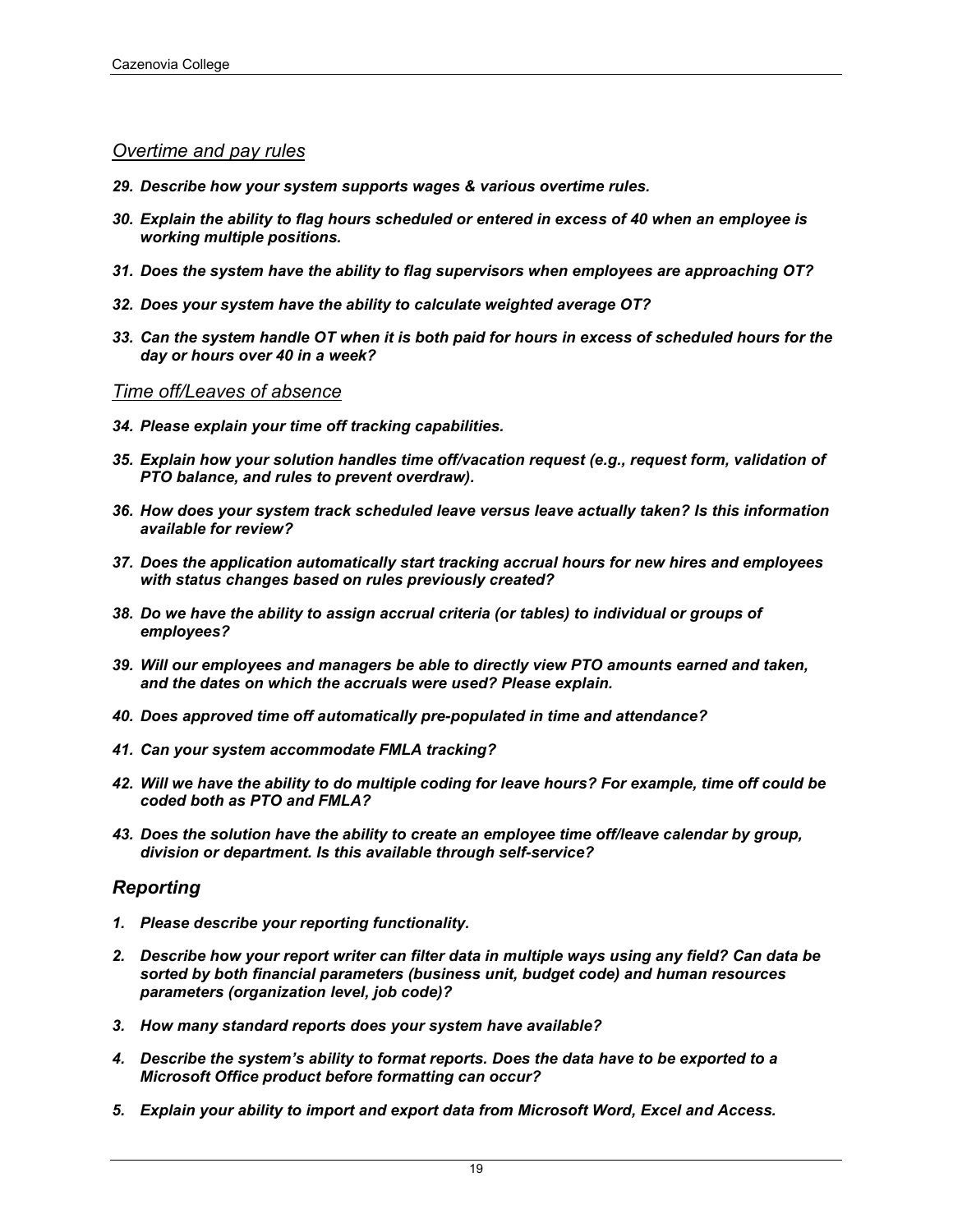- *6. Does your system have point-in-time reporting capabilities?*
- *7. Explain the system's ability to run report with historical data.*
- *8. Does your system provide required governmental reports such as EEO, Veteran status, Affordable Care Act, etc.?*
- *9. Does the system have the ability to handle consolidated reporting across companies/organizations?*

#### *Business analytics*

- *1. Describe your capability to support data analytics dashboards.*
- *2. How does your solution help employers better ensure diversity and inclusion across their organization?*
- *3. Does your software support customizable dashboards?*
- *4. Is Data Analytics/Dashboards/Business Intelligence integrated or is it sold in a separate module?*
- *5. Is access to analytic dashboards controlled by role based security?*
- *6. Is all reporting and analytics data is real-time across all functional areas?*
- *7. Reporting and analytics data visibility respects the configured security model.*

#### *Implementation*

- *1. Provide an overview of your implementation methodology phases.*
- *2. Describe the typical implementation team and their roles and experience.*
- *3. What differentiates your implementation approach from other vendors?*
- *4. How many parallel runs do you perform?*
- *5. Does the system allow for the importing of initial data?*

#### *Account management*

- *1. What is your customer service model?*
- *2. Please describe your service delivery team.*
- *3. What written documentation is provided with your service? What type of information is available on your website?*
- *4. How is the quality of your support center monitored? Describe any formal quality programs you have in place. Review any available quality or performance data.*
- *5. What is the standard service level response for support requests?*
- *6. Do you facilitate a user group? How does the user group function?*
- *7. Do you offer consulting services outside the standard services?*